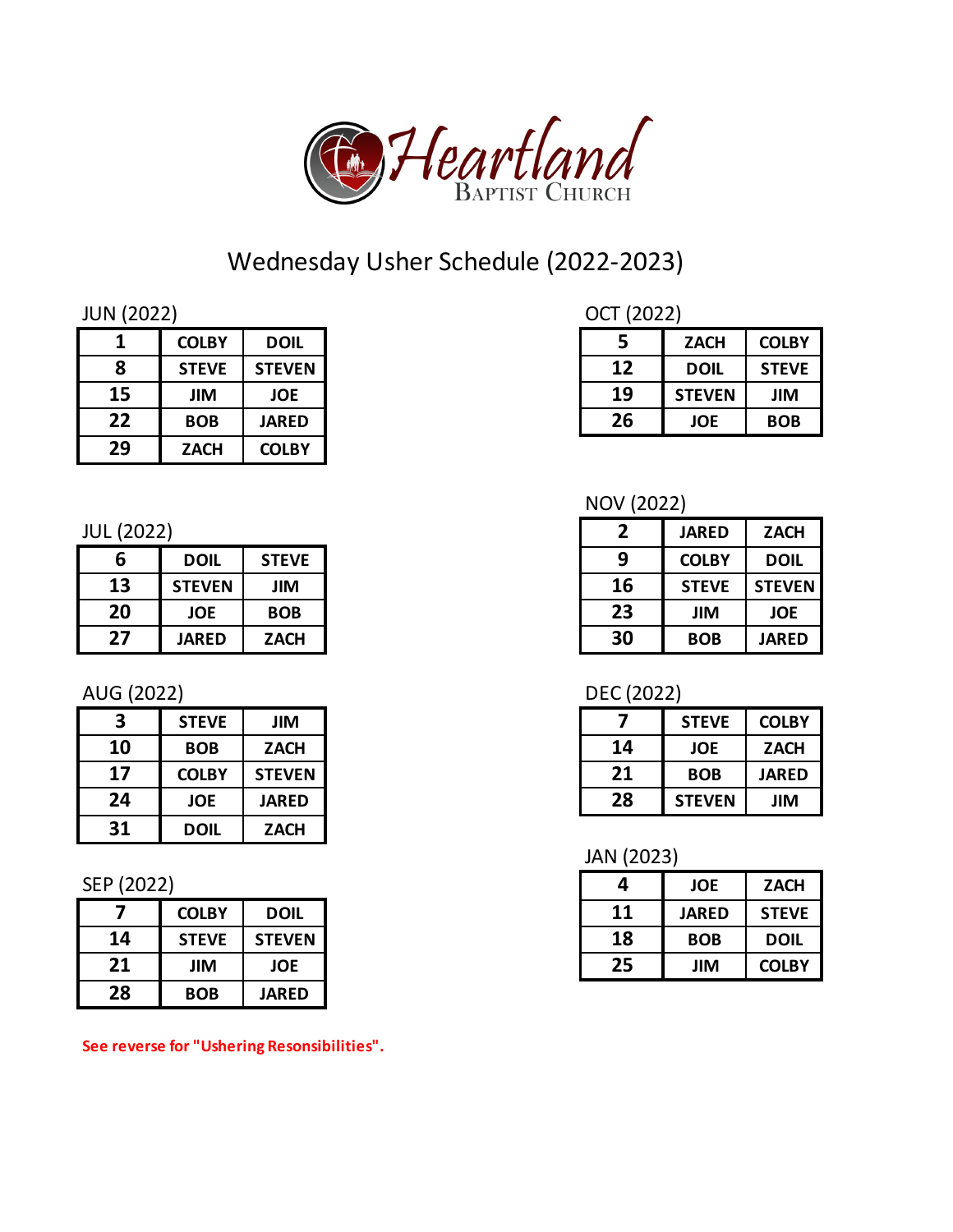#### **Ushering Responsibilities:**

- only way Pastor is able to make follow-up contact during the week. Out of town guests also need to fill out a visitor card so a thank you letter may be sent to them. visitor card and place it into the offering plate. This is very important as it is the \*Make sure each visitor receives a "Welcome Packet", and is asked to fill out the
- \*Greet visitors and help them find a place to sit. **Pay special attention to guests because first impressions last a lifetime!**
- \*Please assist late comers by requesting people shift to fill empty seats.
- your day to serve as an usher. \*Please wear a suit coat and tie (shirt and tie if you don't have a suit coat) when it is
- **\*If you are unable to serve on your scheduled day, please call/text Bro. Goodwin as soon as you know. Cell (430-8592)**